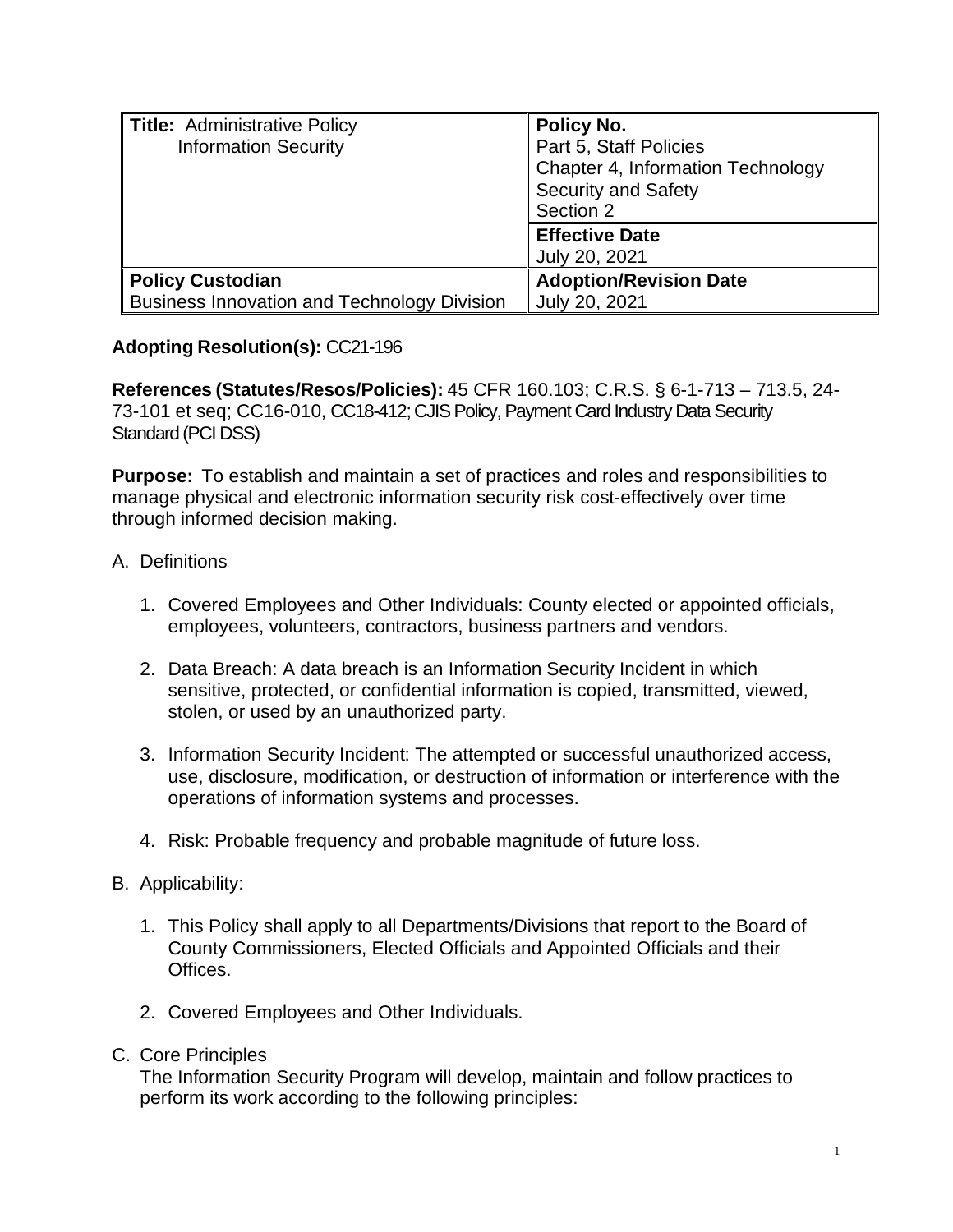- 1. Security is everyone's responsibility.
- 2. Security is a process of continuous improvement.
- 3. Our security efforts must first be focused on our high value targets: targets posing a physical security risk, a significant financial impact or a compliance, legal or regulatory risk.
- 4. Security must be built-in to business processes and systems from the start.
- 5. Threats are mitigated through the right combination of people, processes, and technology and are prioritized commensurate with the risk.
- 6. Compliance is the result of excellent security practices.
- 7. Security must be efficient only those security resources necessary to achieve our mission are acquired, deployed and retained.
- 8. Security must be effective security must be results-oriented, and outcomes must be measured, tracked, and compared to the resources expended.
- 9. When possible, security should be effortless the most effective controls and solutions are those that are transparent.
- 10.Collaboration is critical partnering will allow us to accomplish far more than what might be possible when working in isolation.

## D. Goals

Understanding and reducing the risk footprint, preventing data loss and business interruption, detecting and responding efficiently to compromise, and educating and empowering employees and citizens.

- E. Information Security Responsibilities
	- 1. Chief Information Security Officer
		- a. The BCC authorizes the BIT Director, or in the event there is a vacancy in that position, the County Manager, to designate and name an employee to serve as the CISO in a Procedure that implements this policy.
		- b. The CISO will oversee operation of Information Security Advisory committee and the county's information security program.
	- 2. Incident Response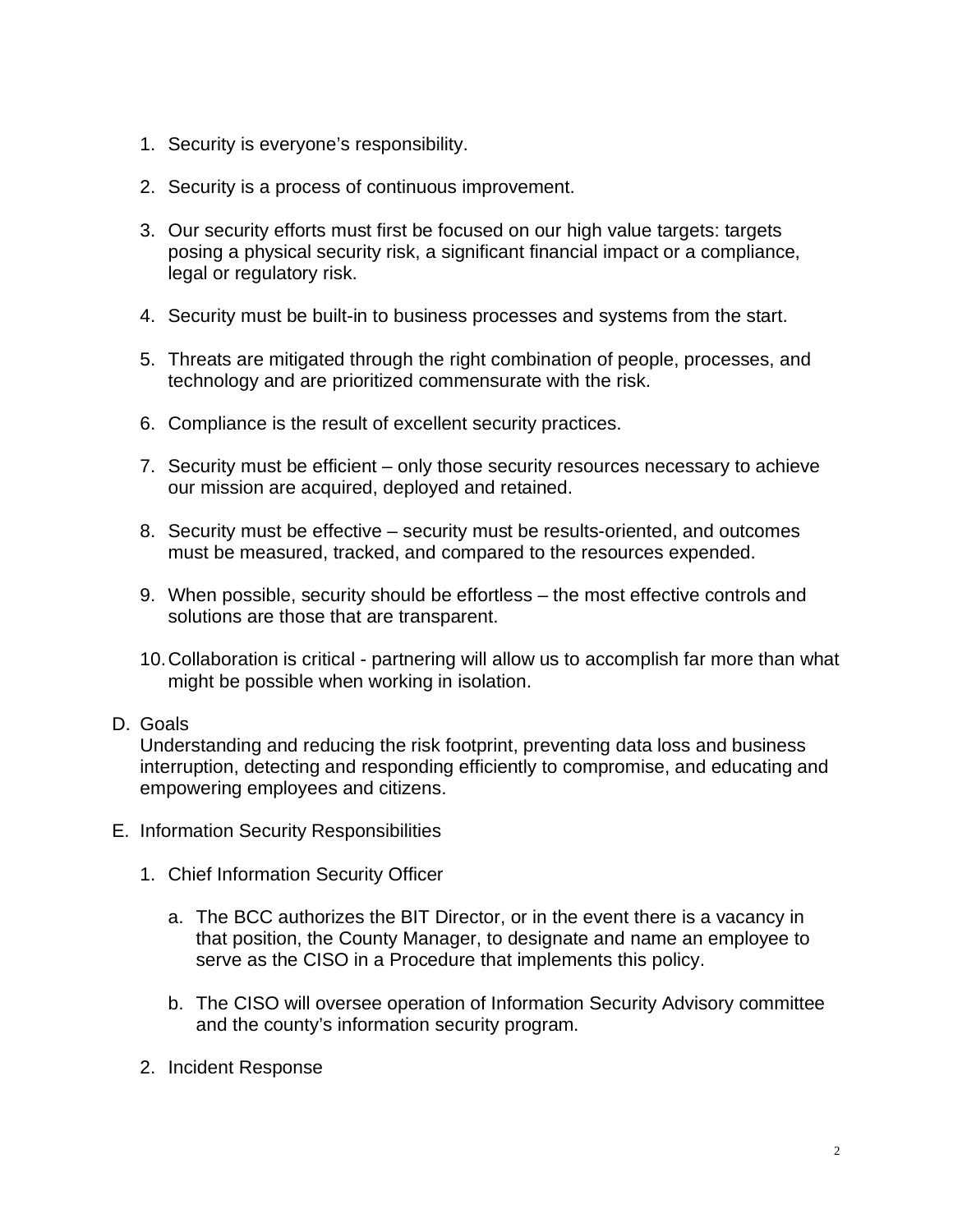The following lead positions shall conduct Information Security Incident and Data Breach investigations as noted below in consultation with the CISO.

- a. CISO, Incident Commander or Incident Lead: Lead the investigation of Information Security Incidents for Departments, Divisions and Offices that do not have a lead designated in this policy and those involving multiple Departments, Divisions and Offices.
- b. Sheriff's Information Services Director or designee: Lead investigation of Information Security Incidents, including CJIS compliance, totally within the Sheriff's offices.
- c. District Attorney's Information Technology Director or designee: Lead the investigation of Information Security Incidents, including CJIS compliance totally within the office of the District Attorney.
- d. Public Health's Supervisor Information Technology, Purchasing and Vital Records or designee: Lead investigation of Information Security Incidents including HIPAA and PHI compliance, totally within the offices of Public Health.
- e. Human Services' Information Technology Director or designee: lead the investigation of Information Security Incidents, including HIPAA and PHI compliance, totally within the offices of Human Services.
- f. Library's Information Technology Director or designee: Lead the investigation of Information Security Incidents contained within the offices of the Library.
- g. Public Information Officers or designees for Library, Public Health, Sheriff, District Attorney and Human Services: Responsible for coordination of all communications with the media regarding Information Security Incidents totally within their Departments, Divisions and Offices.
- h. County's Public Affairs Director or designee: Responsible for coordination of all communications with the media regarding Information Security Incidents involving multiple Departments, Divisions and Offices and those Departments, Divisions and Offices without their own Public Information Officer.
- i. The Director of Human Resources or designee: Responsible for coordination of all communications with Jefferson County employees regarding Information Security Incidents involving a Data Breach of employee information.
- j. County Attorney or designee: Perform analysis and provide legal recommendations for responding to Information Security Incidents and Data Breaches.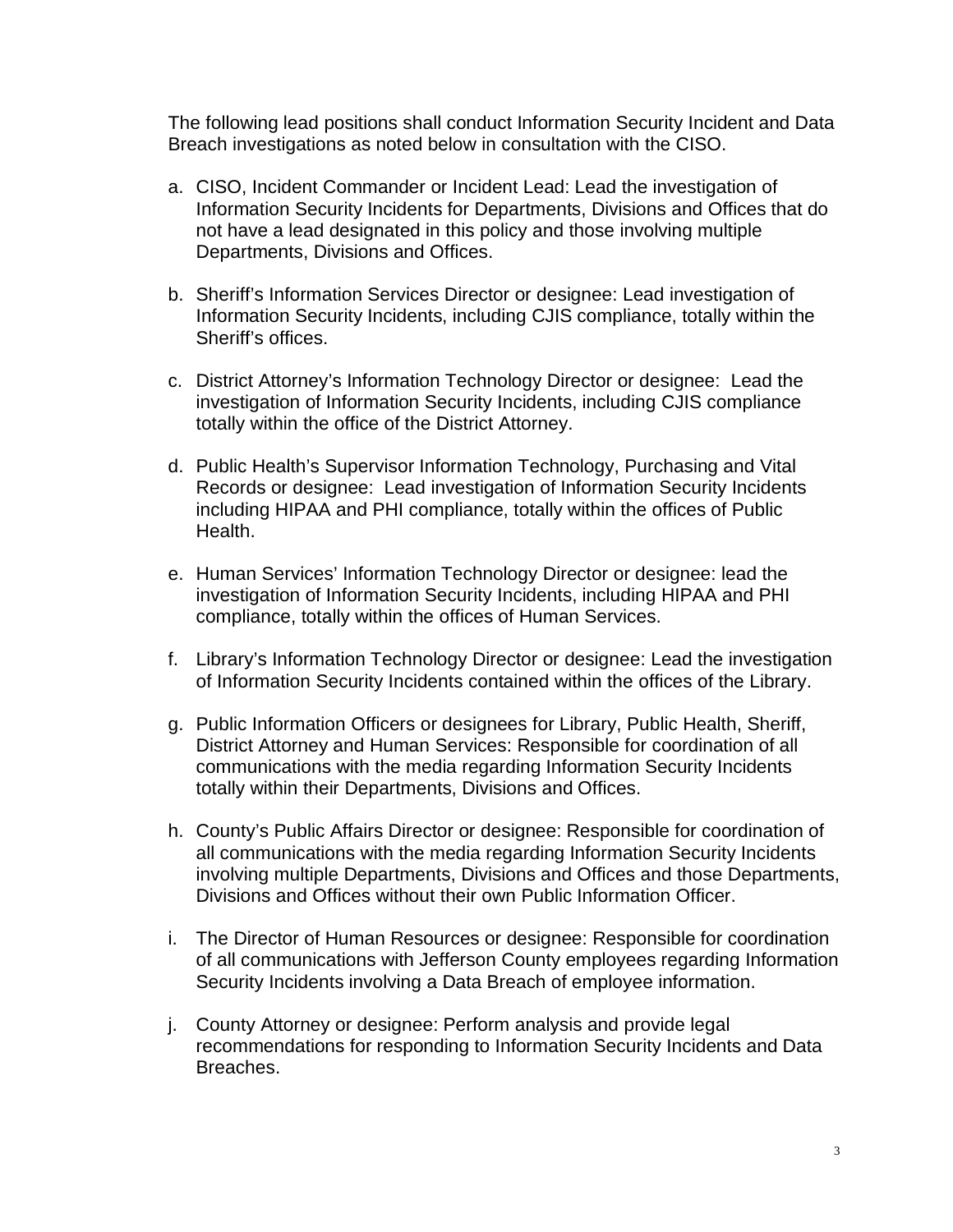- 3. Information Security Officers and Records Managers
	- a. Each Department/Division Director, Elected Official and Appointed Official shall designate one or more staff to serve as their Department's, Division's, or Office's Information Security Officer and/or Records Manager.
	- b. The Information Technology, Information Security Officer and Records Manager staff in all Departments, Divisions, or Offices have the primary responsibilities for day-to-day oversight of Information Security and compliance with this policy and any applicable policies, procedures, standards or other documents as applicable to their organizations.
- 4. Department/Division Directors and Elected/Appointed Officials Department/Division Directors and Elected/Appointed Officials shall be responsible for ensuring that their Covered Employees and Other Individuals are aware of the need to protect the County's information and resources.
- 5. Managers and Employees
	- a. All managers and supervisors shall be responsible for determining the sensitivity and criticality of the county/citizen information and records for which they are responsible. These managers shall determine who will be authorized to access their information and the use of this information.
	- b. Managers and supervisors shall ensure that all Covered Employees and Other Individuals have passed appropriate background checks conducted or coordinated by Human Resources, and that appropriate notification is provided to the appropriate county IT Directors/Managers for terminations and transfers. Contracts with business partners, vendors and contractors must include terms requiring their company to conduct appropriate background checks on their staff who require access to confidential information.
- 6. Information Technology Employees All IT employees shall be responsible for understanding and complying with Information Technology policy, procedures and standards, reporting non-compliant matters, timely remediation of known vulnerabilities, responding to incidents according to the Incident Response Plan, and keeping current with training, trends and technology.
- 7. All Covered Employees and Other Individuals shall be responsible for protecting county and citizen information and records from unauthorized access, modification, destruction, or disclosure, whether accidental or intentional. In addition, all Covered Employees and Other Individuals shall be responsible for complying with this and other Jefferson County policies and any applicable procedures, standards, and/or other documents specifying computer, network,